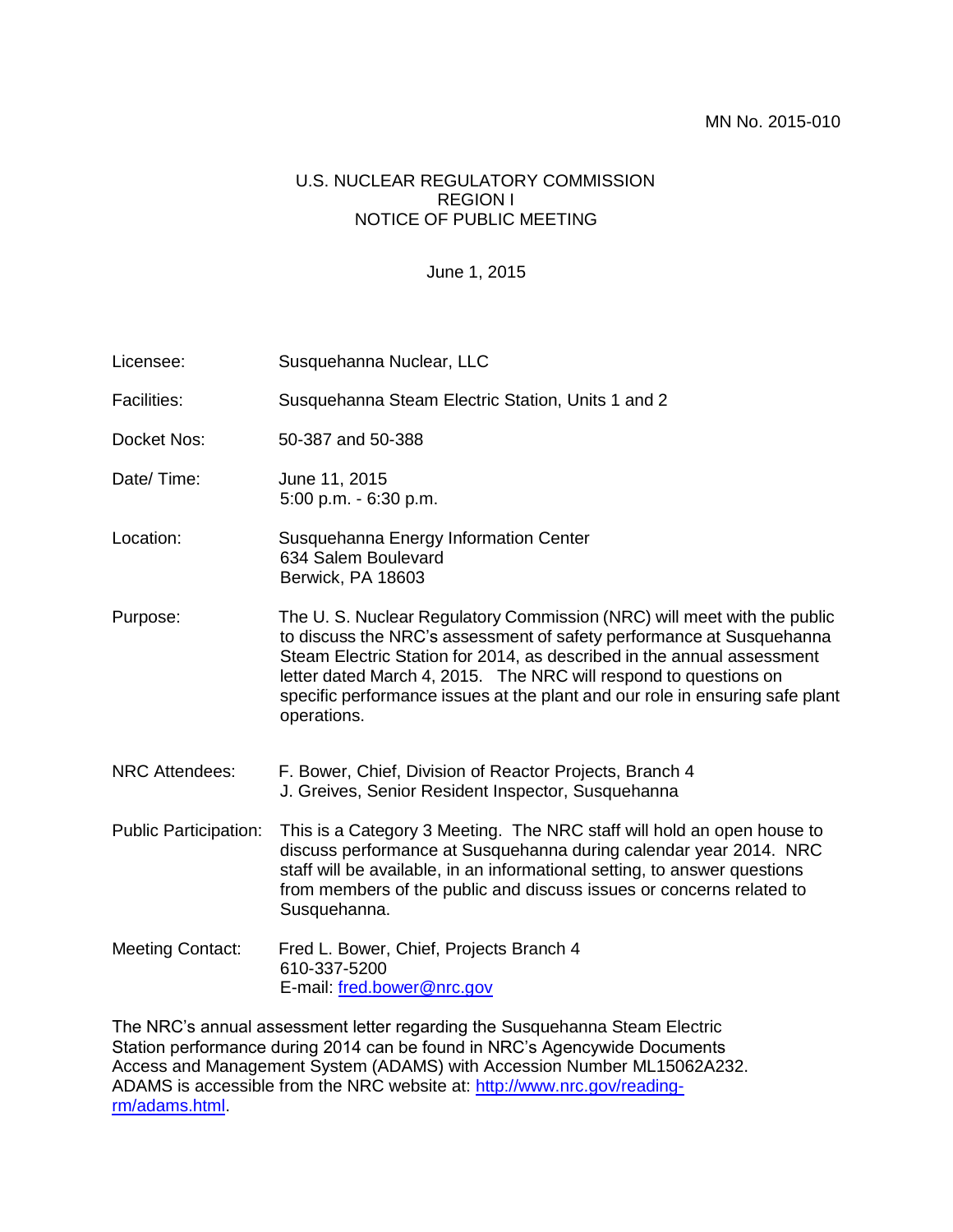Additional information relative to the NRC's annual assessment process and the safety performance of the Susquehanna Steam Electric Station can be found on the NRC's website at: [http://www.nrc.gov/NRR/OVERSIGHT/ASSESS/index.html.](http://www.nrc.gov/NRR/OVERSIGHT/ASSESS/index.html)

The NRC's Policy Statement, "Enhancing Public Participation in NRC Meetings," effective May 28, 2002, applies to this meeting. The policy statement may be found on the NRC website, [http://www.nrc.gov/reading-rm/doc-collections/commission/policy/67fr36920.html,](http://www.nrc.gov/reading-rm/doc-collections/commission/policy/67fr36920.html) and contains information regarding visitors and security.

The NRC provides reasonable accommodation to individuals with disabilities where appropriate. If you need a reasonable accommodation to participate in this meeting, or need the meeting notice or other information from the meeting in another format (e.g., Braille, large print), please notify the NRC's meeting contact. Determinations on requests for reasonable accommodation will be made on a case-by-case basis. Persons requiring assistance to attend the meeting shall make their requests known to the NRC meeting contact no later than two business days prior to the meeting.

Attendance by other NRC personnel at this meeting should be made known by June 4, 2015, via telephone to the NRC meeting contact.

Meetings are sometimes canceled or rescheduled as a result of unforeseen circumstances. Please confirm the meeting schedule on the NRC website under public meetings.

*/RA/*

Approved by:

Fred L. Bower, III, Chief Projects Branch 4 Division of Reactor Projects

cc w/encl: Distribution via ListServ